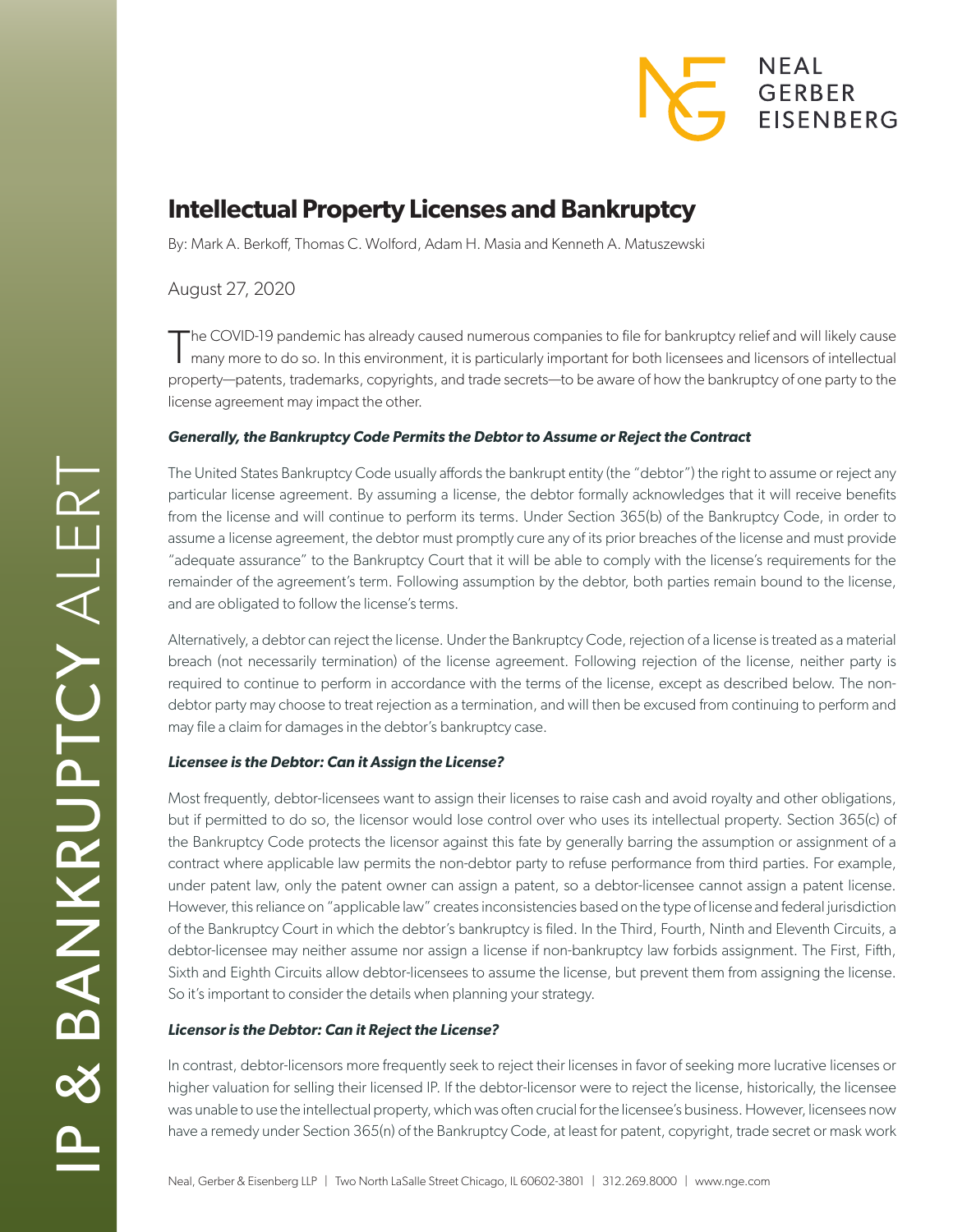

licenses. If the debtor-licensor rejects the license, then the licensee may either consider the agreement terminated or retain its rights in the license that existed before the debtor-licensor filed the bankruptcy petition. The licensee must continue to pay royalties if it chooses to retain its rights, and the debtor-licensor must ensure the intellectual property remains exclusive or confidential. However, the debtor-licensor is no longer required to perform future affirmative obligations with respect to the intellectual property, such as providing software updates or technical support. Although Section 365(n) does not protect trademark licensees, in 2019, the Supreme Court granted them relief in Mission Holdings v. Tempnology. 139 S. Ct. 1652 (2019). In Tempnology, the Supreme Court held that a debtor's rejection of a trademark license agreement constituted a breach of the license and should have the same effect as a breach by a licensor outside of bankruptcy, which would not rescind the rights granted to the licensee, including the right to continued use of the licensed trademark. Thus, the Tempnology decision affords trademark licensees rights akin, if not identical, to those of licensees of other intellectual property by Section 365(n) of the Bankruptcy Code.

### *The Non-Debtor Can Still Recover Damages—If It Plans Ahead*

As stated above, licensees and licensors that have been rejected by the debtor may assert a claim for damages in the debtor's bankruptcy case. Rejection damages claims are typically treated as general unsecured claims. In bankruptcy, the "absolute priority rule" generally requires that debtors pay secured creditors in full (to the extent of their collateral) before paying unsecured creditors. Certain unsecured creditors, including post-petition trade vendors and professionals, employees, and taxing authorities (i.e. administrative creditors), also have priority over general unsecured creditors. Depending on the amount of secured and priority unsecured claims asserted against the debtor, holders of general unsecured claims likely will not be able to recover the full value of their claims from the debtor. As one example, if all the licensor-debtor's assets are used to pay its secured creditors, then an unsecured licenseecreditor will not recover any money damages from the licensor-debtor.

Generally, a creditor can seek to reduce this risk by obtaining a security interest under Article 9 of the U.C.C. in the licensed intellectual property and using that perfected security interest to force the debtor to pay that particular creditor ahead of the administrative and general unsecured creditors. Normally, creditors can perfect security interests in intellectual property by filing a financing statement with the Secretary of State in the state where the debtor was organized. Doing so puts subsequent purchasers and creditors on constructive notice that the recording creditor has a prior interest in the intellectual property identified in the financing statement. If multiple creditors perfect separate security interests, then the creditor with the earliest perfected security interest has priority.